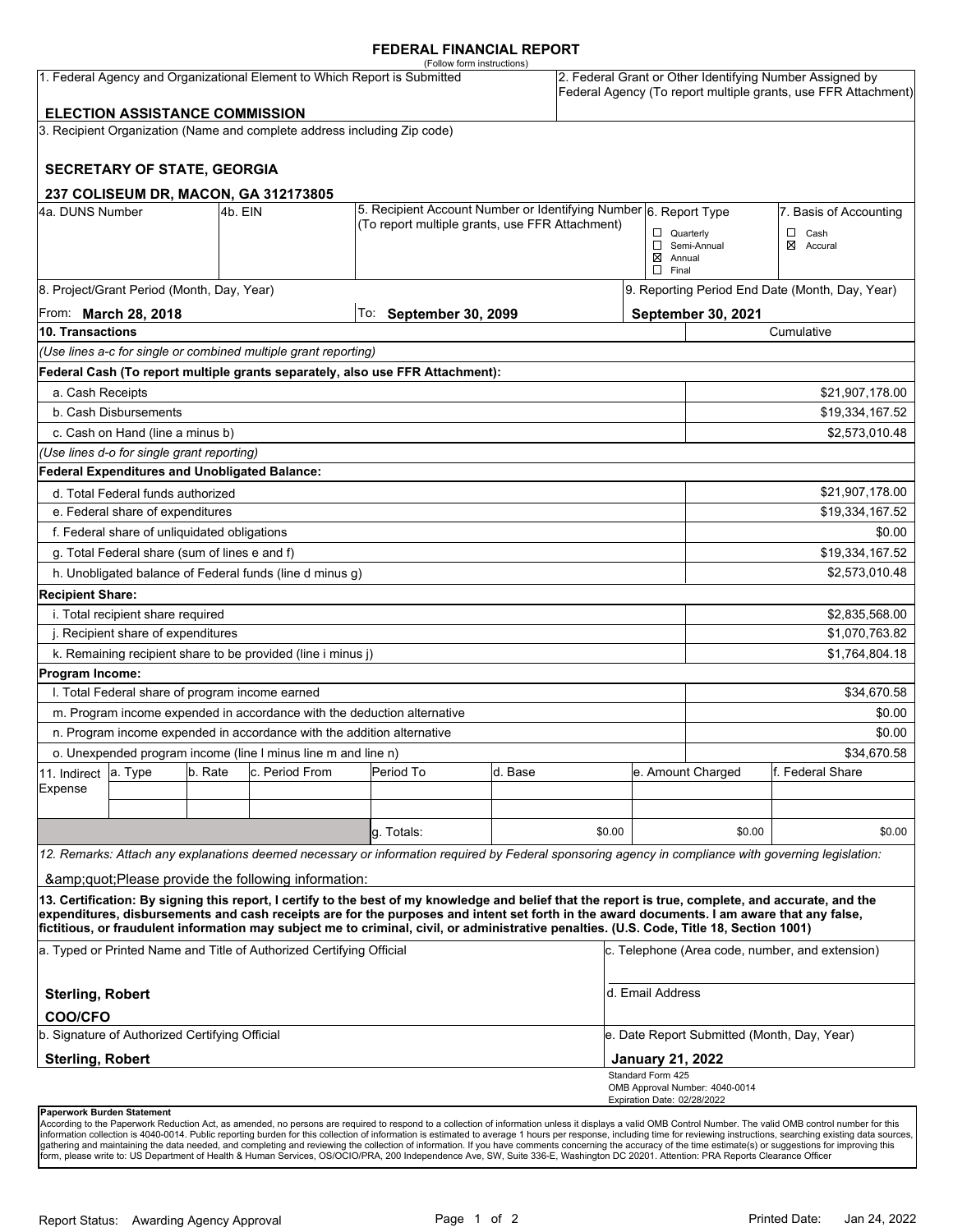#### **FEDERAL FINANCIAL REPORT**  (Additional Page)

Federal Agency & Organization

## : ELECTION ASSISTANCE COMMISSION

Federal Grant ID Recipient Organization

| <b>DUNS Number</b>                |                                                                                                                                                                                                                                                                                                                          |
|-----------------------------------|--------------------------------------------------------------------------------------------------------------------------------------------------------------------------------------------------------------------------------------------------------------------------------------------------------------------------|
| <b>DUNS Status when Certified</b> |                                                                                                                                                                                                                                                                                                                          |
| <b>EIN</b>                        |                                                                                                                                                                                                                                                                                                                          |
| <b>Reporting Period End Date</b>  | : September 30, 2021                                                                                                                                                                                                                                                                                                     |
| Status                            | : Awarding Agency Approval                                                                                                                                                                                                                                                                                               |
| <b>Remarks</b>                    | $\therefore$ & amp; quot; Please provide the following information:                                                                                                                                                                                                                                                      |
|                                   | State interest earned (current fiscal year): \$<br>State interest expended (current fiscal year): \$<br>Program income earned (current fiscal year): \$<br>Program income earned breakdown (current fiscal year): \$ Source: e.g. Sale of<br>registration list<br>Program income expended (current fiscal year): \$<br>" |
|                                   | The state is still reviewing the revenue produced from the absentee ballot fulfillment<br>program run in the General Election and the General Election Runoff for the counties<br>that opted in. It was funded mainly through HAVA Security dollars.                                                                     |

**Federal Agency Review** 

Reviewer Name Phone # Email Review Date Review Comments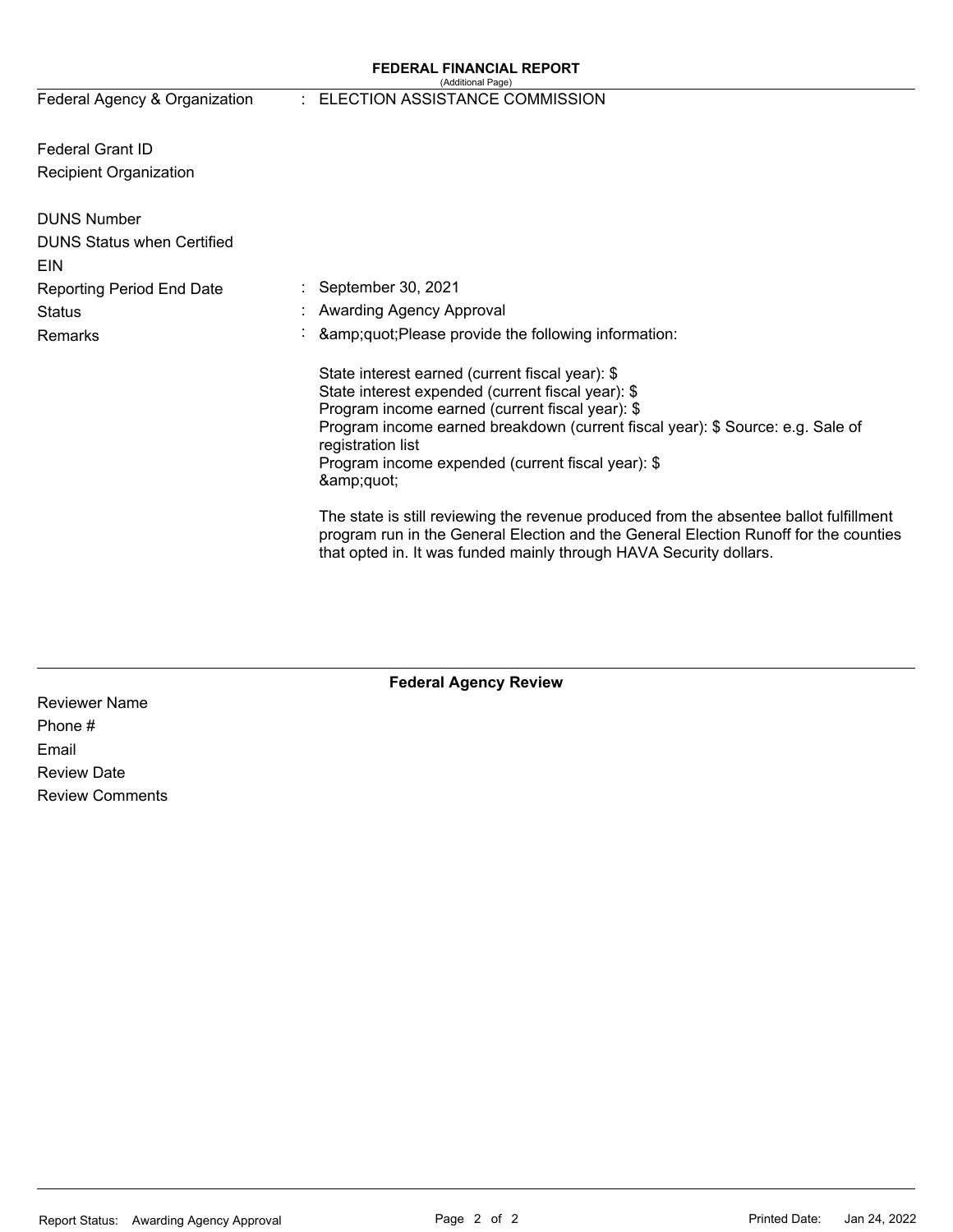# 2021-2022 EAC Progress Report

## 3. EAC Progress Report

#### **1. State or Territory:**

Georgia

#### **2. Grant Number:**

GA20101001

### **3. Report:**

Annual (Oct 1 - Sept 30)

## **4. Grant:**

Election Security

#### **5. Reporting Period Start Date**

10/01/2020

## **6. Reporting Period End Date**

09/30/2021

## 4. Progress and Narrative

7. Describe in detail what happened during this reporting period and explain how you implemented the approved grant activities in accordance with your State Plan/Program Narrative. (*Note: Your activities should align with your Grant Cost Categories Table.)*

 This period included both the 2020 General Election and the January 5 Federal runoff for 2 US Senate seats. Most dollars were expended to educate voters on the use of the new, paper ballot based Ballot Marking Device (BMD) system. The state also used the existing law surrounding the no excuse absentee by mail voting to enhance safe voting during the COVD pandemic. Sub-grants were awarded to counties, who are the entities that actually conduct elections, in 3 main areas; Security (both cyber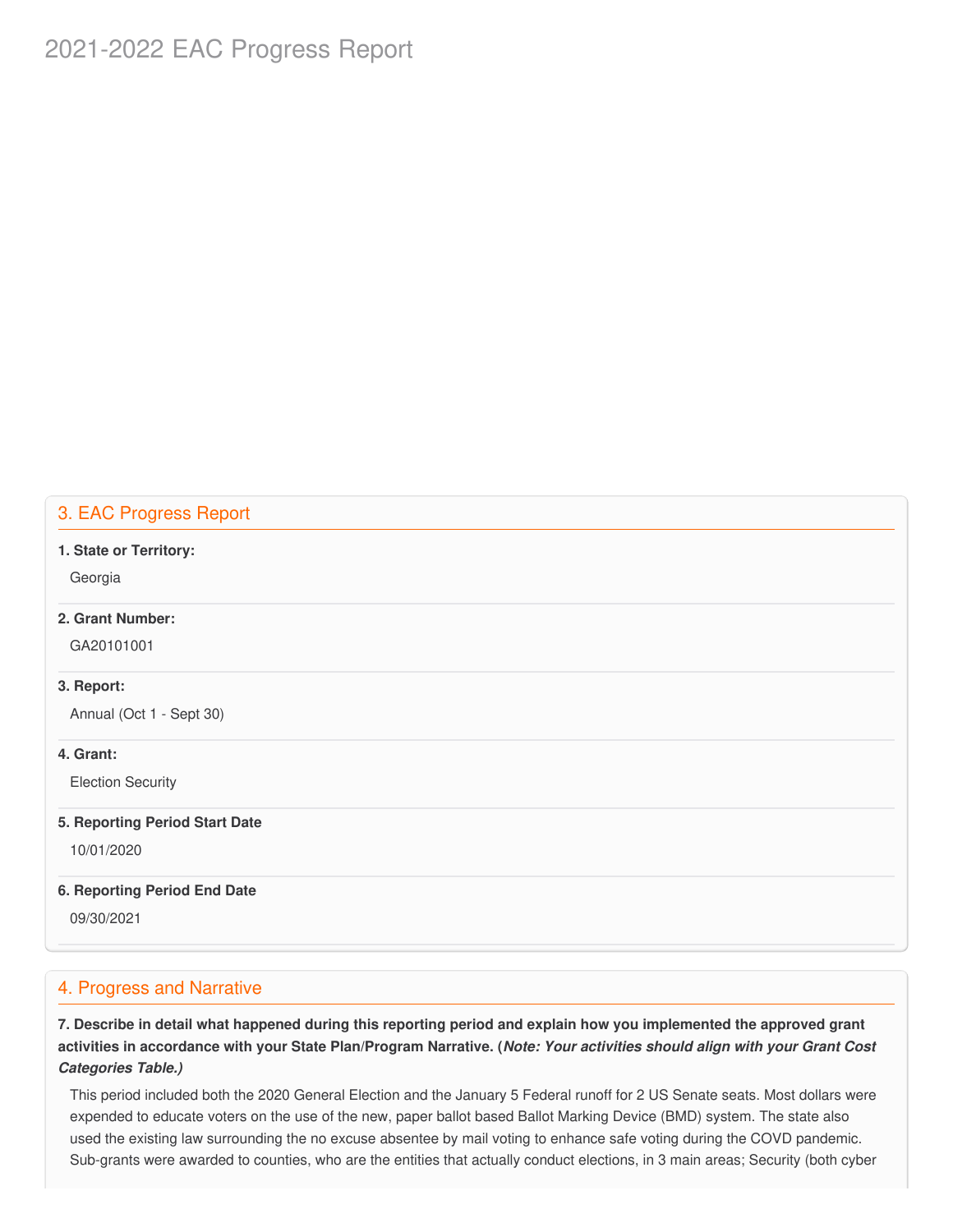and physical), Accessibility, and General Election Administration (to aid in the implementation of the new voting system.

 The state rolled out a line time management tracking system using geo location for each precinct in all 159 counties. It allowed us to know if there were any long lines on Election Day. There were not. The average wait time throughout the day was only 3 minutes.

 We did, the for first time, a post election audit. The intention was to do a Risk Limiting Audit, but due to the closeness of the Presidential election, which was the audited election chosen by Secretary of State Raffensperger to audit, the audit became a manual hand tally that was completed in 5 days. The outcome proved the new voting equipment properly tallied the ballots cast. The margin of difference from the reported number of ballots and the hand tallied count was only 0.1053% and the difference from the margin of victory was only 0.0099%.

We continued to make investments in enhancing cyber security around the voting systems and the voter registration system.

 The state also joined the Electronic Registration Information Center (ERIC) to provide more robust list maintenance. This additional information will allow for overall cleaner, more up to date voter registration lists for both Georgia and the other member states.

8. Describe any significant changes to your program during the project, including changes to your original State  **Plan/Program Narrative or favorable developments that improved program efficiency and/or service delivery.**

 The major changes happened since the initial security grant was awarded. One, a new paper based BMD system has been implemented statewide and began being used in every voting jurisdiction in March of 2020. Two, COVID hit in March of 2020 and continues to the date of the report. Three, an unprecedented attack of disinformation and misinformation on the Presidential election outcome and processes in Georgia.

 These challenges did lead to improved processes, but also a lot of voter education. The disinformation and misinformation continue to undermine the confidence in the overall election system.

### **9. Issues Encountered:**

Describe all major issues that arose during the implementation of the project and the reasons why established goals were not met, if applicable. Address each issue separately and describe whether and how the issues were resolved. Also,  **briefly discuss the implications of any unresolved issues or concerns.**

 Despite the many challenges Georgia faced, very successful elections, from an election administration perspective, were conducted in the period. Record registration was achieved with approximately 95% of eligible citizens being registered to vote. Georgia saw record turnout in the Primary (moved from March and May to June), the General Election, and General Election Runoff. With the full adoption of the Statewide BMD, paper ballot based voter system, we saw lines virtually disappear.

 Even through COVID, the state kept all three options for voting fully available to Georgia voters; 3 weeks of early voting, no excuse absentee by mail, and election day voting. We did this through leveraging both CARES and HAVA dollars.

### **10. Provide a description of any training conducted, including security training.**

 We updated all training manuals and deployed a field tech in all precincts to achieve smooth voting in the November and January elections. Also, cyber training is now required for any voting official, employee, or contractor to access to voter registration system.

### **11. Subgrants:**

## **Did your office provide subawards to local jurisdictions during this reporting period?**

Yes

 **12. Describe the activities carried out by your subgrantees during the reporting period.**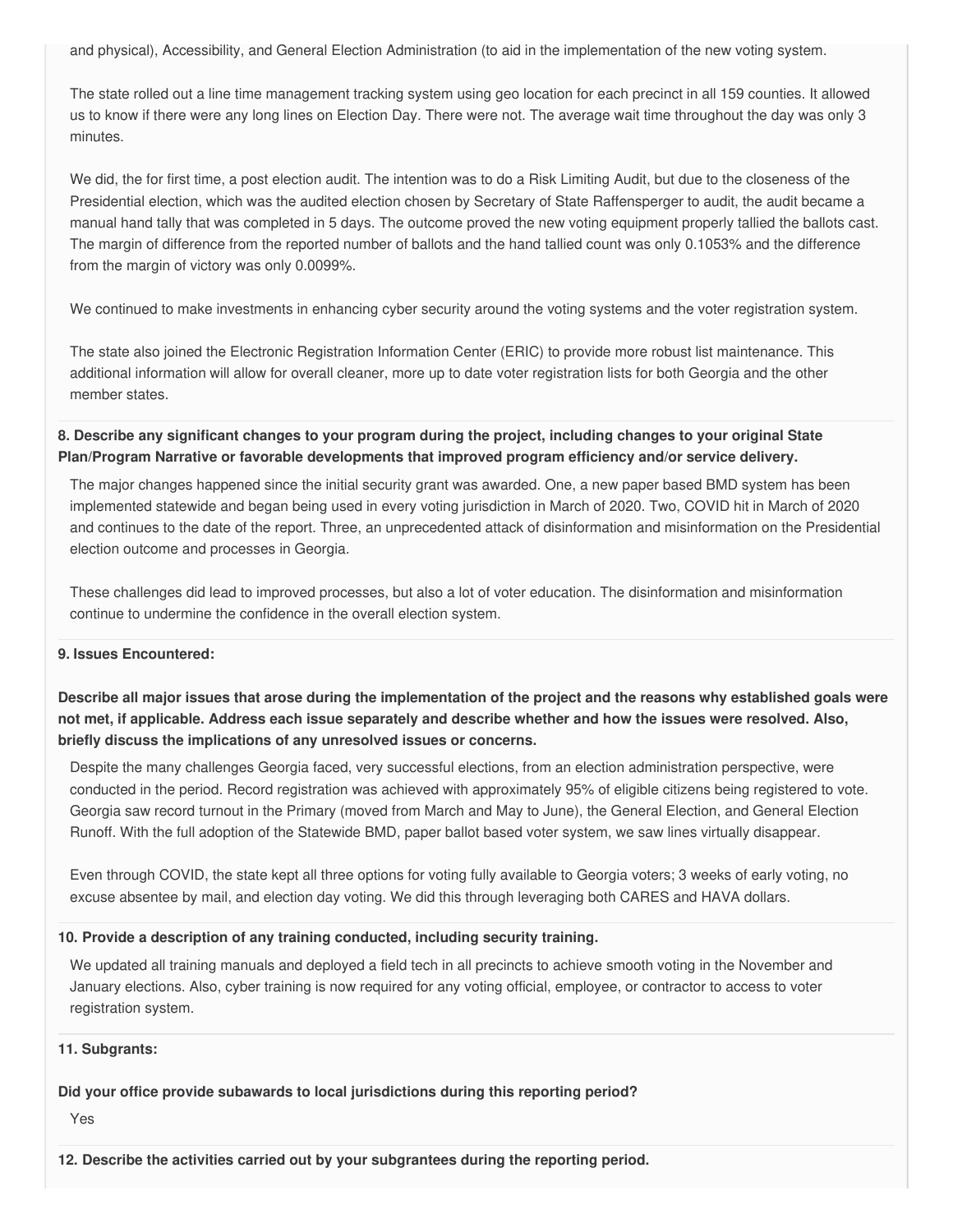Enhanced the security around the voting equipment at the county level where it is held. We also had some grants expended on enhancing accessibility for voters with disabilities. Further, some sub awards were for late COVID response like PPE or plexiglass shields.

 Other 1: Election Management/Covid Response Other 2: Accessibility

#### **Provide a breakdown of aggregate subawards expenditures across major categories.**

 Voting Equipment : [\\$94,364.45](https://94,364.45) Election Auditing : \$0.00 Voter Registration Systems : \$0.00 Security : \$[121,937.48](https://121,937.48) Communications : \$0.00 Other (Voter Reg. Security Equipment) : \$0.00 Other (Specify above) : [\\$21,387.54](https://21,387.54) Other (Specify above) : [\\$36,108.50](https://36,108.50) Total : [\\$273797.97](https://273797.97)

#### **13. Match:**

#### **Describe how you are meeting or have met the matching requirement.**

 The state purchased an statewide voting system for all 159 counties expending over \$130 million. And the state is replacing and enhancing the former voter registration system, eNet, with a new one called the GeorgiA Registered Voter Information System (GARVIS: pronounced JAR-vis).

## 14. Report on the number and type of articles of voting equipment obtained with the funds. Include the amount expended  **on the expenditure table.**

 The equipment purchased by the counties through the subgrants are a variety of items intended to aid the counties in providing support for the new statewide BMD, paper ballot system. Items include carrying cases, security cages, voting "booths", tables, extension cords, etc.

## 5. Expenditures

## **15. Current Period Amount Expended and Unliquidated Obligations**

## **GRANT COST CATEGORIES - FEDERAL**

 Voting Equipment and Processes: : \$3569356 Post-Election Auditing: : \$121377 Voter Registration Systems: : \$163800 Cyber Security: : \$591595 Voter Education/Communications: : \$4587427 Subgrants: : \$273798 Other (Specify below) : \$9090 Other (Specify below) : \$287379 Other (Specify below) : \$1811596

#### Total : \$11415418

**Comments:** Other 1: Grants Administration Other 2: Security and Election Enhancements Other 3: Absentee Ballot Program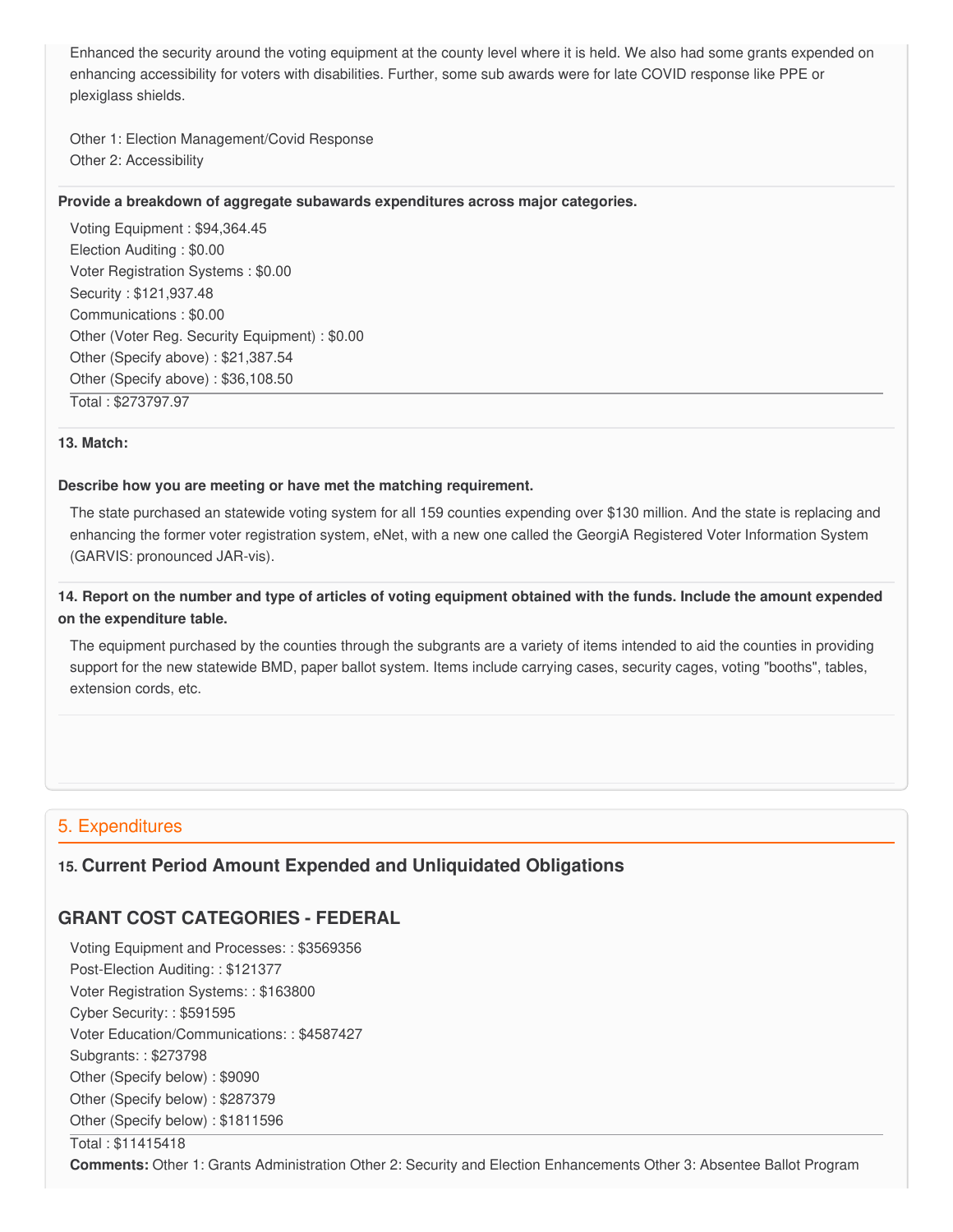## **16. GRANT COST CATEGORIES - MATCH**

 Voting Equipment and Processes: : \$0 Post-Election Auditing: : \$0 Voter Registration Systems: : \$0 Cyber Security: : \$0 Voter Education/Communications: : \$0 Accessibility: : \$0 Staffing: : \$0 Training: : \$0 Subgrants: : \$0 Indirect Costs (If applicable, FFR Line 11): : \$0 Unliquidated Obligations (If applicable, FFR Line 10f): : \$0 Other (Specify below) : \$0 Other (Specify below) : \$0 Other (Specify below) : \$0 Total : \$0 **Comments:** N/A

## 7. Expenditures

#### **17. Confirm Total Grant Expenditure Amounts**

 Federal : \$11415418 Match : \$0 Total : \$11415418

#### **OMB CONTROL NUMBER: 3265-0020**

## 8. Certification

 **Name and Contact of the authorized certifying official of the recipient.**

| Gabriel              |  |  |  |
|----------------------|--|--|--|
| <b>Last Name</b>     |  |  |  |
| Sterling             |  |  |  |
| <b>Title</b>         |  |  |  |
| COO/CFO              |  |  |  |
| <b>Phone Number</b>  |  |  |  |
| <b>Email Address</b> |  |  |  |
|                      |  |  |  |